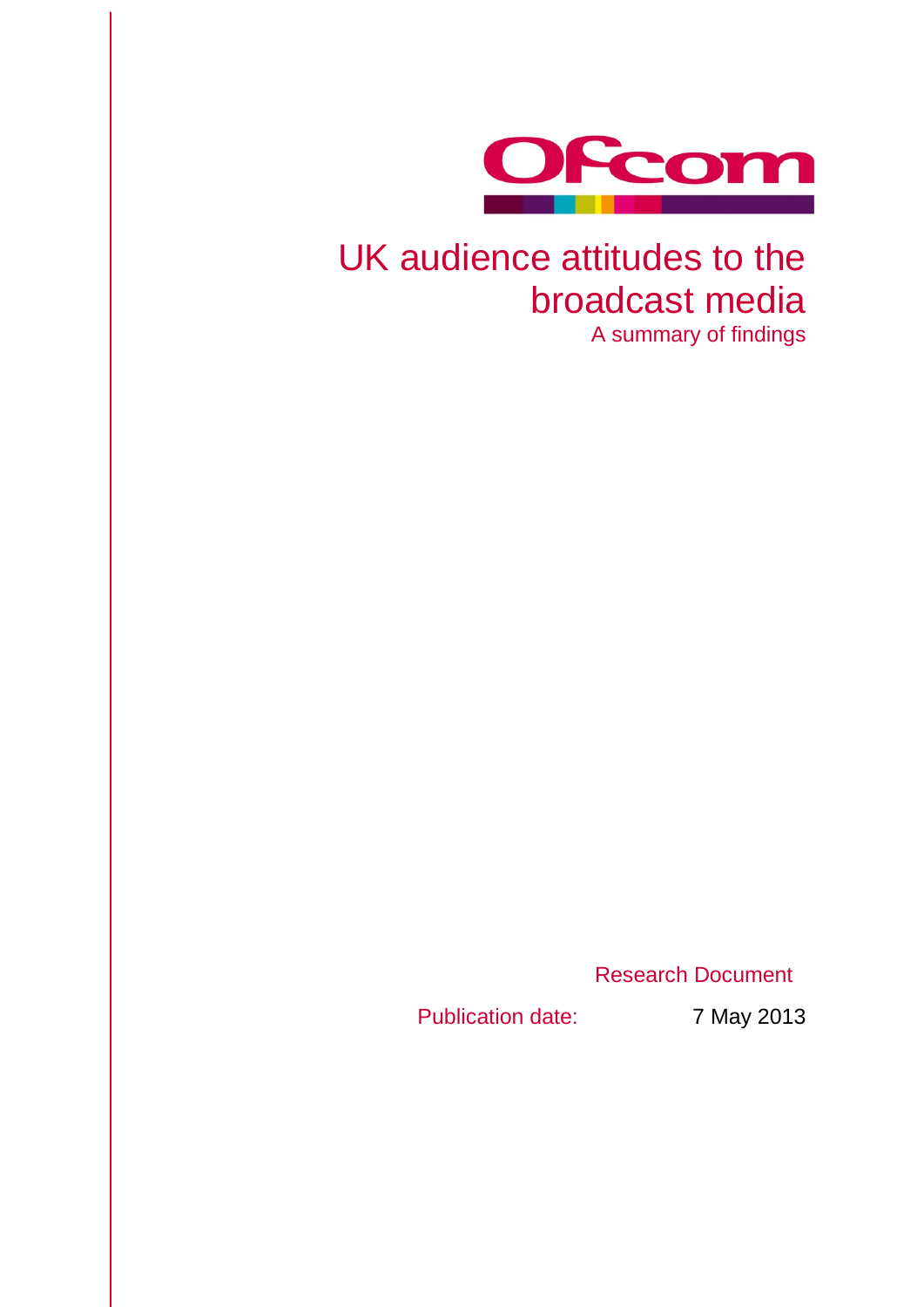## **Contents**

| <b>Section</b> |                     | Page |
|----------------|---------------------|------|
| 1.             | Background          |      |
| 2              | Methodology         | 3    |
| 3              | Summary of findings |      |
|                |                     |      |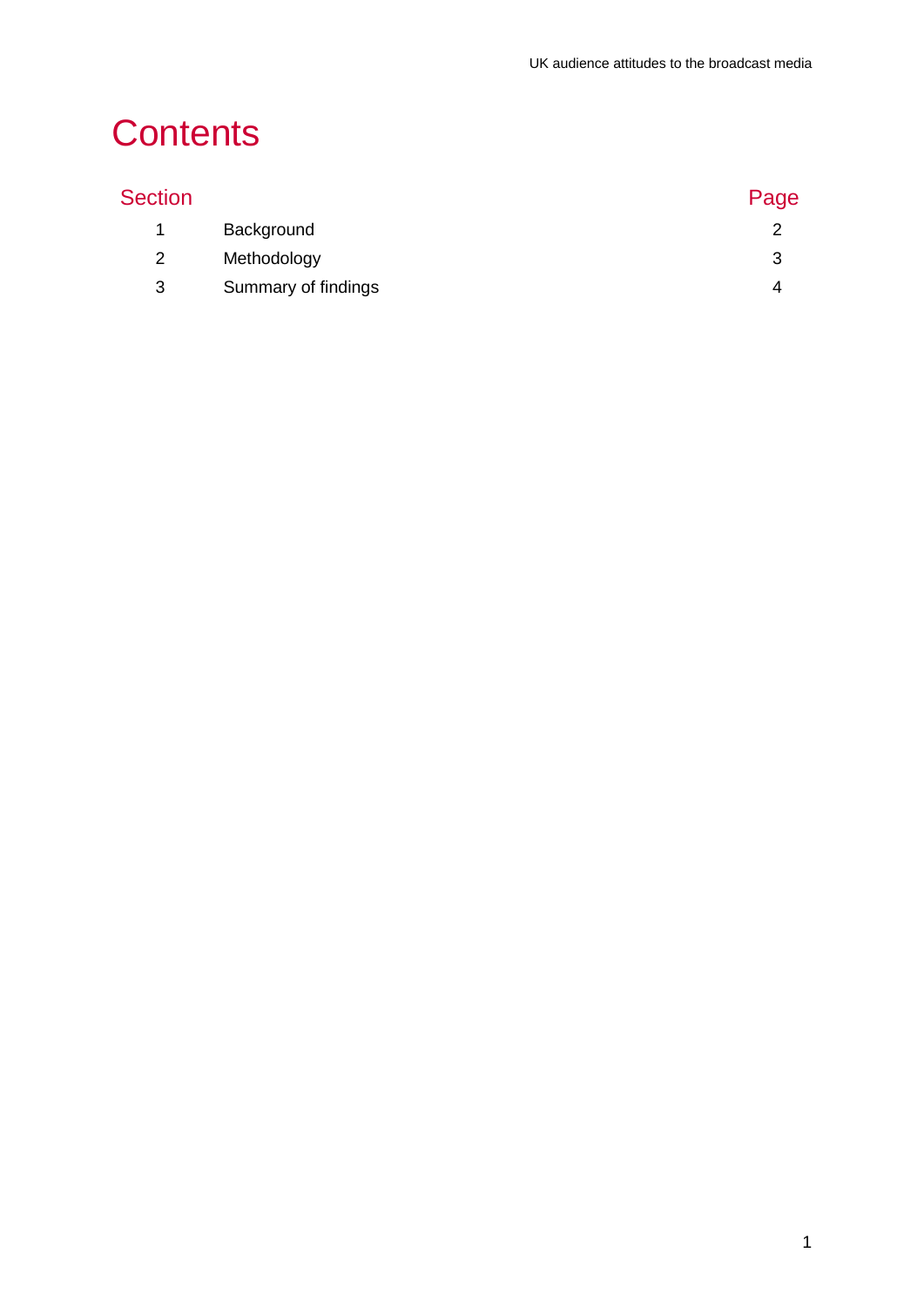## **Section 1**

## <span id="page-2-0"></span>**Background**

This document provides a summary of findings from Ofcom's Annual Media Tracker survey. The research explores UK adults' attitudes and opinions towards television and radio broadcasting, and related areas such as news consumption and privacy.

The Media Tracker was commissioned in its current form in 2008, but some of the questions and topics have been monitored on an annual basis since the early 90s, when the Independent Television Commission, one of Ofcom's predecessor bodies, ran the survey. Some of the pre-2008 results are reported here in the interest of making the information publicly available in one place. However, comparisons over time should be made with caution, due to methodological changes over the period.

The Media Tracker research provides a valuable source of information on consumers' attitudes, and helps inform Ofcom's work on broadcasting standards. Under the Communications Act 2003, Ofcom has a duty to draw up, and from time to time revise, a Code for television and radio services covering programme standards, including the protection of under-eighteens, the application of generally accepted standards to provide adequate protection from the inclusion of harmful or offensive material, sponsorship, product placement in television programmes, and fairness and privacy. This is known as the Broadcasting Code ('the Code') and came into effect in July 2005.

Ofcom recognises that generally accepted standards are subject to change over time and should be underpinned by consumer research. Ofcom's Media Tracker is one of a range of consumer research sources which Ofcom draws on in undertaking its duties in relation to standards on television and radio.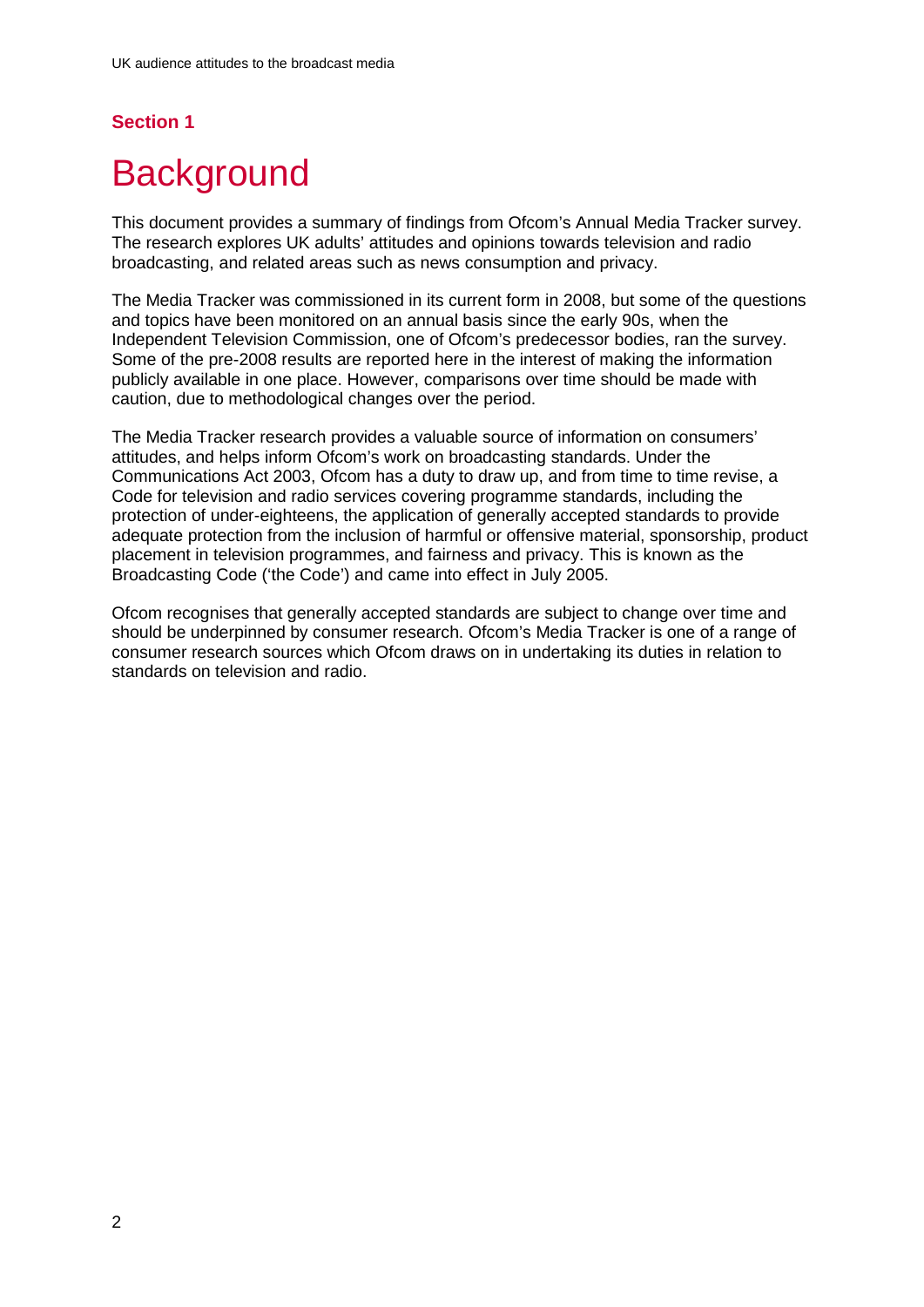### **Section 2**

## <span id="page-3-0"></span>**Methodology**

Fieldwork for the Media Tracker study was conducted for Ofcom by the research agency BDRC Continental. It employed face-to-face interviews conducted in respondents' homes. The questionnaire was conducted in two waves (April and October) to counter seasonality issues. Over both halves of the fieldwork, a sample of 1,830 adults aged 16+ was interviewed and then weighted to be representative of the UK. The data presented here are based on the weighted sample.

#### Time series data

Some of the data in the report were collected before 2005 and were published in the ITC *The Public's View* survey. Please see [http://www.ofcom.org.uk/static/archive/itc/uploads/The\\_Publics\\_View\\_2002.pdf](http://www.ofcom.org.uk/static/archive/itc/uploads/The_Publics_View_2002.pdf) for further details on the content, results and methodology.

In 2005 this survey became Ofcom's Residential Tracker, which in 2008 split into two separate surveys – the Technology Tracker and the Media Tracker. Key changes in the methodology between the 2005 and 2008 surveys include switching from continuous research to two dip-stick waves, and moving from computer-assisted personal interview (CAPI) to paper-assisted personal interview (PAPI).

Where relevant, we have made some broad high-level comparisons between the 2005 and 2012 data. However, these comparisons must be treated with caution as variances in the results may be due in part to changes in the methodology, and not necessarily indicate a shift in consumer attitudes.

The pre-2005 data are presented in this chart pack in the interest of providing all the available data in a single place. Due to methodological changes, please view these trends as indicative only.

In the summary report below, we have highlighted recent significant changes (since either 2010 or 2011). Where there has been a significant difference since 2010 (but not since 2011) we have not necessarily included the 2011 figure in the text. All data points can be found in the accompanying slide pack.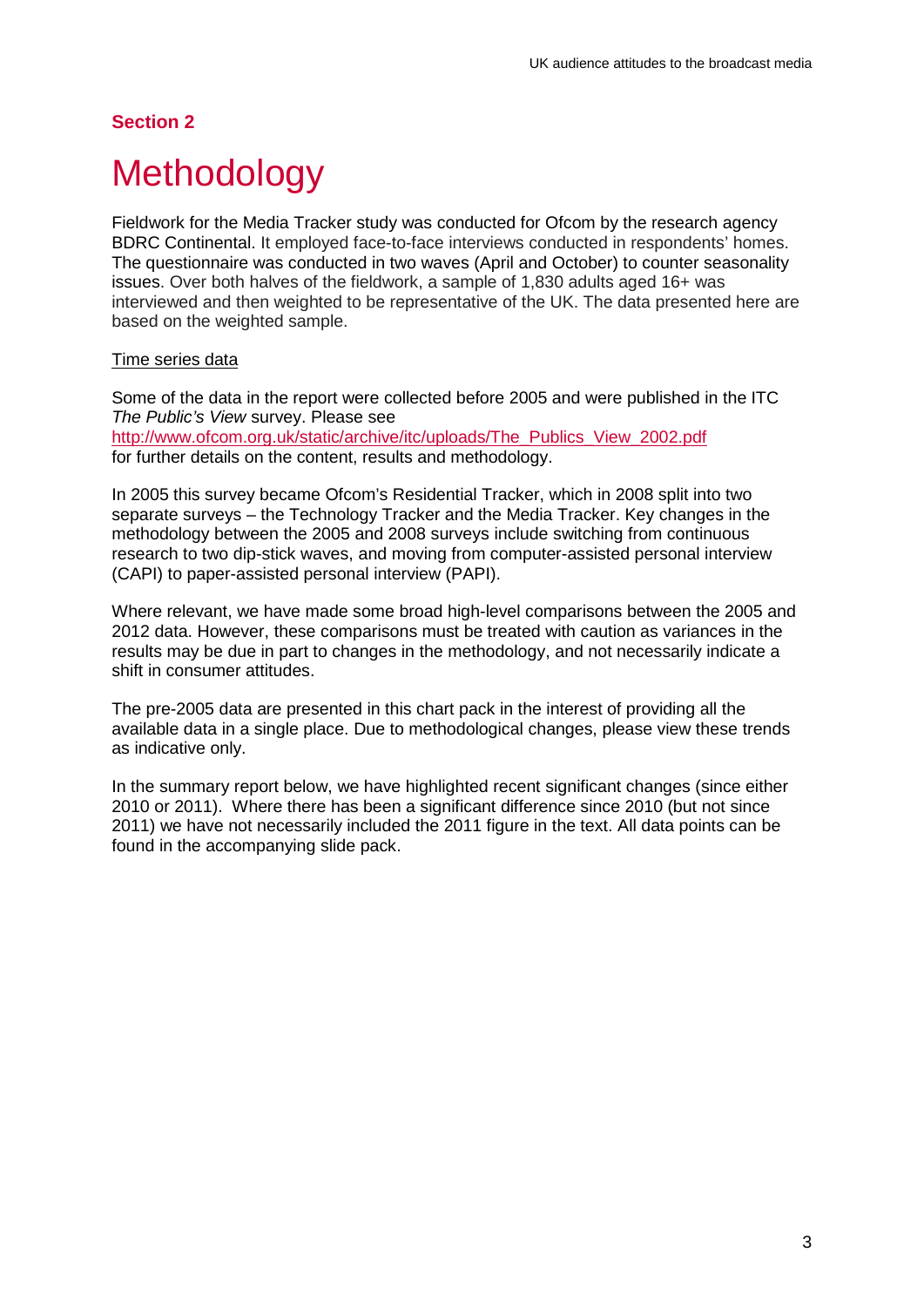## **Section 3**

## <span id="page-4-0"></span>3 Summary of findings

#### **This section provides a summary of the findings set out in Annex 1**

Annex 1 provides a chart pack analysis of questions asked <http://stakeholders.ofcom.org.uk/binaries/research/tv-research/uk-audience-attitudes.pdf>

#### **Quality of TV programmes (see Annex 1: Slides 4 to 10)**

*Attitudes towards the quality of TV programmes show a shift in opinion since 2005.* 

- When asked whether TV programmes had improved, stayed the same or worsened in the past 12 months, over half (55%) of UK adults said that they had 'stayed the same' This is a rise from 47% in 2005<sup>[1](#page-4-1)</sup>. The proportion saying programmes had 'got worse' fell from 40% in 2005, to under a third (31%) in 2012. And the proportion saying TV programmes had improved remained relatively steady, at just over one in ten (13% in 2012 compared to 10% in 2005).
- Older respondents were more likely to feel that programmes had got worse (41% among those aged 55-64 and 41% among the over-65s), while the younger respondents (16-34 and 35-54 year olds) were more likely to feel they had improved (15% for each age group).
- Among those who thought programmes were getting worse, the top two reasons given were 'more repeats' (68%, up from 60% in 2010) and 'lack of variety' (51%), while the top two reasons for programmes getting better were 'wider range of programmes' (52%, up from 47% in 2010) and 'improved quality' (39%).

#### **Levels of offence on TV (see Annex 1: Slides 11 to 21)**

*Less than a fifth of UK adults say they have been offended by something on TV in the previous 12 months – a similar proportion to the previous year.* 

- Almost a fifth (18%) of respondents said they had been offended by something on TV in the previous 12 months – a similar proportion to the 2011 results.
- Older respondents were more likely than younger people to say they had been offended (27% of over-65s compared to 13% among 16-34s).
- As in the two previous years, among those offended, language (47%), violence (33%) and sexual content (32%) were the most common causes of offence. But among those offended, fewer people (10%) said they were offended by nakedness than in 2010 (14%) and 2011 (16%).
- Among those who had been offended, four in ten (39%) agreed with the statement 'such things should only be shown when viewers are likely to expect them' (e.g. after a clear warning), followed by 36% who agreed that 'others should be allowed to see these things', whereas 20% thought that 'it should not have been shown'.

<span id="page-4-1"></span> <sup>1</sup> Comparisons with data prior to 2008 should be seen as indicative only as there have been a number of methodological changes in the survey's sample, timing and question order since then, which may mean that changes in the data may not be due to attitudinal changes alone.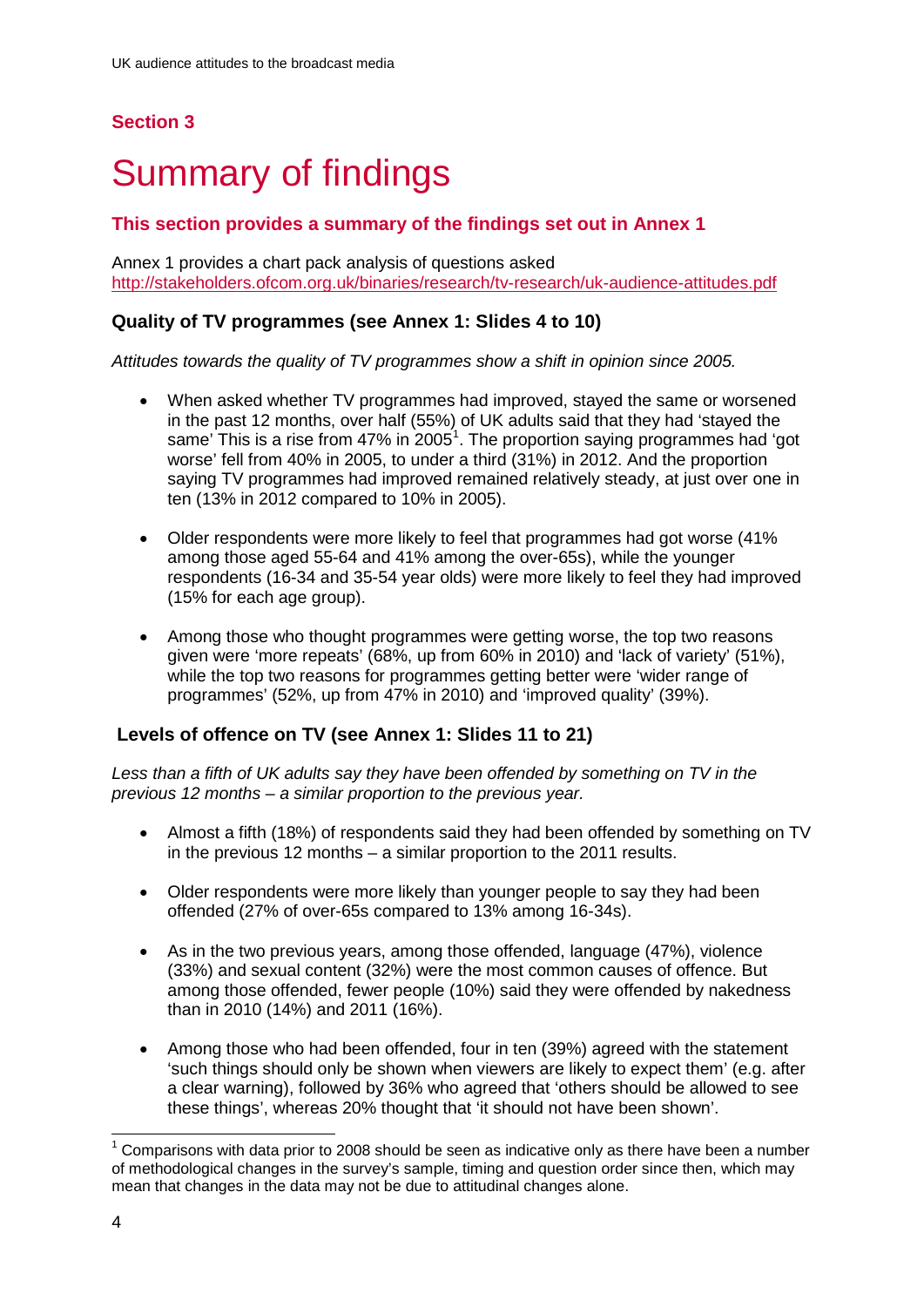- The main reaction on seeing something that caused offence was to switch channel (50%). Almost a quarter (22%) said they switched off, 15% continued watching the programme and 15% discussed it with others.
- Audiences today are less likely than in 2008 to switch off when they see something that offends them (32% in 2008 vs 22% in 2012) and more likely to continue watching (5% in 2008 vs 15% in 2012).

#### **Attitudes towards sex, violence, swearing and harmful content on TV (see Annex 1: Slides 22 to 36)**

*Opinions about the amount of sex, violence and offensive language on TV look to have shifted since 2005; with the proportion saying the amount is 'about right' having steadily increased for each type of content, while the proportion stating 'too much' has declined.* 

- The majority of respondents felt that current levels of sex (67%), violence (56%) and swearing (56%) on TV are 'about right'. One in four (24%) felt there was 'too much' sex and just over two in five felt there was 'too much' violence (39%) and swearing (39%). This compares to 36% of adults saying there was 'too much' sex on TV in 2005, with 56% for violence and 55% for swearing.
- Older respondents were more likely than younger respondents to think levels were 'about right' for each type of content.
- Sixteen per cent of respondents said they had seen something on TV in the past 12 months that they thought was harmful, either to themselves, to other adults or children; a similar proportion as in 2011.

#### **Protection of children and the TV watershed (see Annex 1: Slides 37 to 44)**

*Audiences today are more likely than in 2005 to think the 9pm watershed is at about the right time* 

- Half (50%) of respondents felt it was the responsibility of both broadcasters and parents to make sure that children do not see unsuitable programmes. Just under half (45%) felt it was 'mainly parents' responsibility and 4% 'mainly broadcasters'.
- Parents were more likely than those without childcare responsibility to feel it was the responsibility of 'both broadcasters and parents' to ensure that children do not see unsuitable programmes (53% vs 48%), and less likely to say 'mainly parents' (42% vs 46%).
- Most (96%) were aware that broadcasters are required to show television programmes that are not suitable for children only after a certain time in the evening.
- Audience today were more likely to think the 9pm watershed was at about the right time, with three-quarters (75%) of respondents saying so. This compares to 64% in  $2005^2$  $2005^2$ .

<span id="page-5-0"></span> $\frac{1}{2}$  $2$  See footnote 2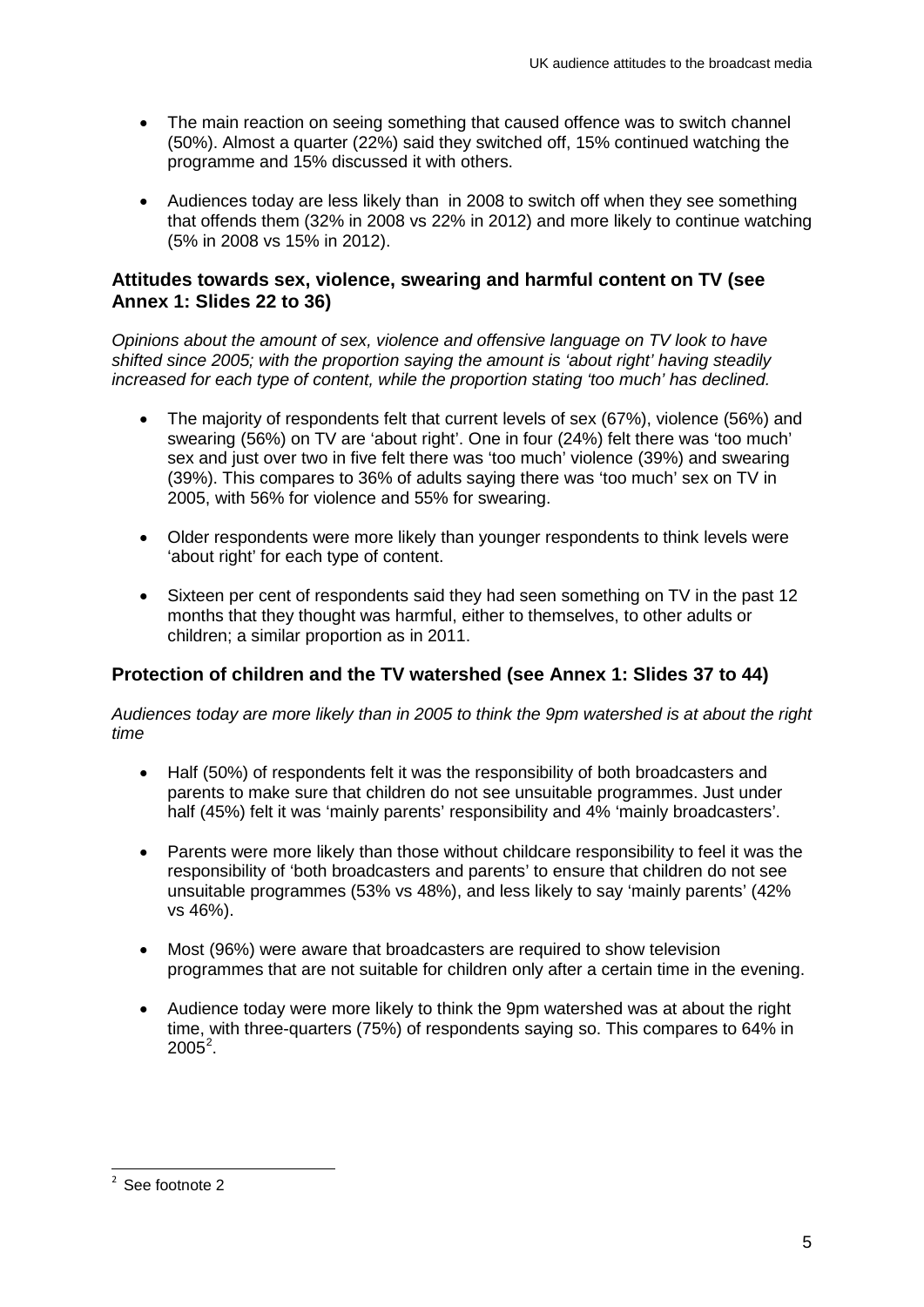### **Attitudes towards TV advertising, sponsorship, product placement and promotions (see Annex 1: Slides 45 to 47)**

*Awareness of some forms of non-traditional advertising has grown each year since 2010.* 

- Awareness of programme sponsorship has grown each year since 2010; from 79% to 84% in 2012 and from 71% to 77% for channel promotions. While awareness of programme promotions (trailers) has not changed year on year, it is higher than 2010 levels (86% vs 90% in 2012).
- Product placement in films and international programmes (such as US drama series) has been allowed on UK television for many years. Since 28 February 2011 TV programmes made for UK audiences have been permitted to contain product placement as long as they comply with **Ofcom's rules**<sup>[3](#page-6-0)</sup>. In line with this there has been a significant increase in awareness of product placement, from 39% in 2010 to 50% in 2012.
- Attitudes towards the amount of advertising on the main channels are broadly split. Almost half (46%) stated that present levels of advertising on the five main TV channels 'don't bother me but I would not want any more'; two in five (40%) agreed there was 'already more than I am really happy with'.
- Among those who had multichannel TV, 42% stated that the amount of ad breaks on the other commercial channels 'doesn't bother me but I would not want any more' and 43% agreed 'there is already more than I am really happy with'.
- Among those who were aware of programme sponsorship, 55% stated that present levels 'don't bother me but I would not want any more', with 9% stating 'a little more would not bother me' and 22% saying 'there is already more than I am really happy with'.

#### **News – sources used and attitudes towards impartiality (see Annex 1: Slides 48 to 61)**

*Television remains the main source of news, with younger respondents more likely to rely on the internet. A smaller proportion of respondents than in 2010 rated TV and radio as being impartial.*

- For all respondents TV was the main source of news about what is going on in the UK and around the world (72%), followed by newspapers (7%) and the internet (10%). Older respondents were more likely to say TV is their main source of UK/world news (83% of those aged 65+ compared to 65% of 16-34s).
- Those aged 16-34 were the group most likely to say the internet was their main source of UK and world news (18%).
- TV was also the main source of news about 'what is going on in the local area' (50%), followed by newspapers (15%, a decrease from 23% in 2008) and radio (9%).
- Respondents in Scotland and Northern Ireland (69%) were more likely than those in Wales (62%) to say that TV was their main source for their nation's news. Almost a

<span id="page-6-0"></span><sup>&</sup>lt;sup>3</sup> For more information see<http://consumers.ofcom.org.uk/2011/02/product-placement-on-tv/>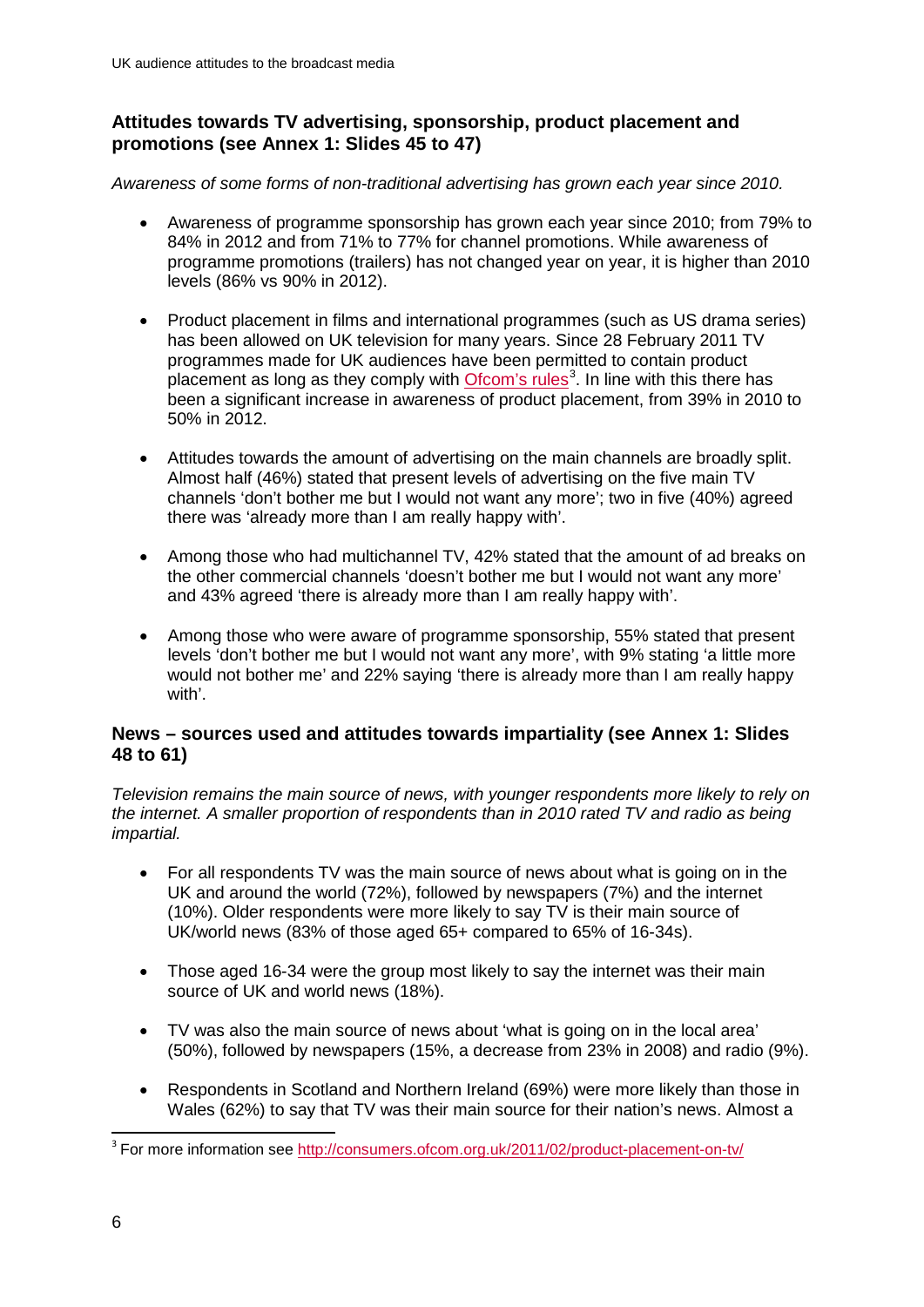fifth (16%) of respondents in Wales said that their main source was the internet (compared to 9% in Northern Ireland and 2% in Scotland).

- The vast majority of respondents thought it was important for each news source to be impartial (93% for TV, 88% for radio, 86% for newspapers and about three-quarters for different types of web content).
- Over half (56%) felt that TV was an impartial news source, with the BBC most likely to be seen as impartial. Radio was seen as the second most impartial news medium (49%), followed by broadcasters' websites (28%), newspapers (23%), newspapers' websites (19%) and other websites (15%).
- TV and radio have both seen declines in respondents' rating of impartiality, compared to 2010 (from 66% to 56% for TV and from 57% to 49% forrRadio). This could be related to some diminution of trust in the media following the past year's events.

#### **Radio (see Annex 1: Slides 62 to 69)**

*Commercial radio listeners were more likely than BBC radio listeners to say that they relied on the radio for coverage of local news.*

- Seventy-six per cent of respondents said they listened to the radio either every day or several times a week, with around half listening every day.
- Levels of offence related to radio were very low; among those who listen to the radio, 2% said they had personally heard something on the radio that they found offensive in the last 12 months.
- Radio listeners were asked to rate the extent to which they personally relied on BBC/commercial radio stations for coverage of certain local issues and events, with a score of 1 being 'completely rely on' and 5 'do not rely on at all'. Looking at the top two ratings, commercial radio listeners were more likely than BBC radio listeners to say that they relied on the radio for coverage of local news (25% vs 35%), travel/weather (29% vs 38%), information about events/the community (17% vs 27%), and emergencies such as snow and floods (26% vs 34%).
- Almost three in five (57%) of respondents felt that present levels of advertising and programme sponsorship on commercial radio stations 'don't bother me but I would not want any more'. Just over a quarter (26%) felt 'there is already more than I am really happy with' and 6% stated 'a little more would not bother me'.

#### **Attitudes towards privacy (see Annex 1: Slides 70 to 72)**

*Newspapers were seen as the medium that is most intrusive into the lives of people in the public eye and the general public.*

• When asked about their attitudes towards privacy on television, just under half of respondents (49%) agreed with the statement that 'broadcasters should not be able to show programmes that scrutinise the lives of celebrities and politicians without their consent', with a third (31%) saying they should and 17% neither agreeing nor disagreeing.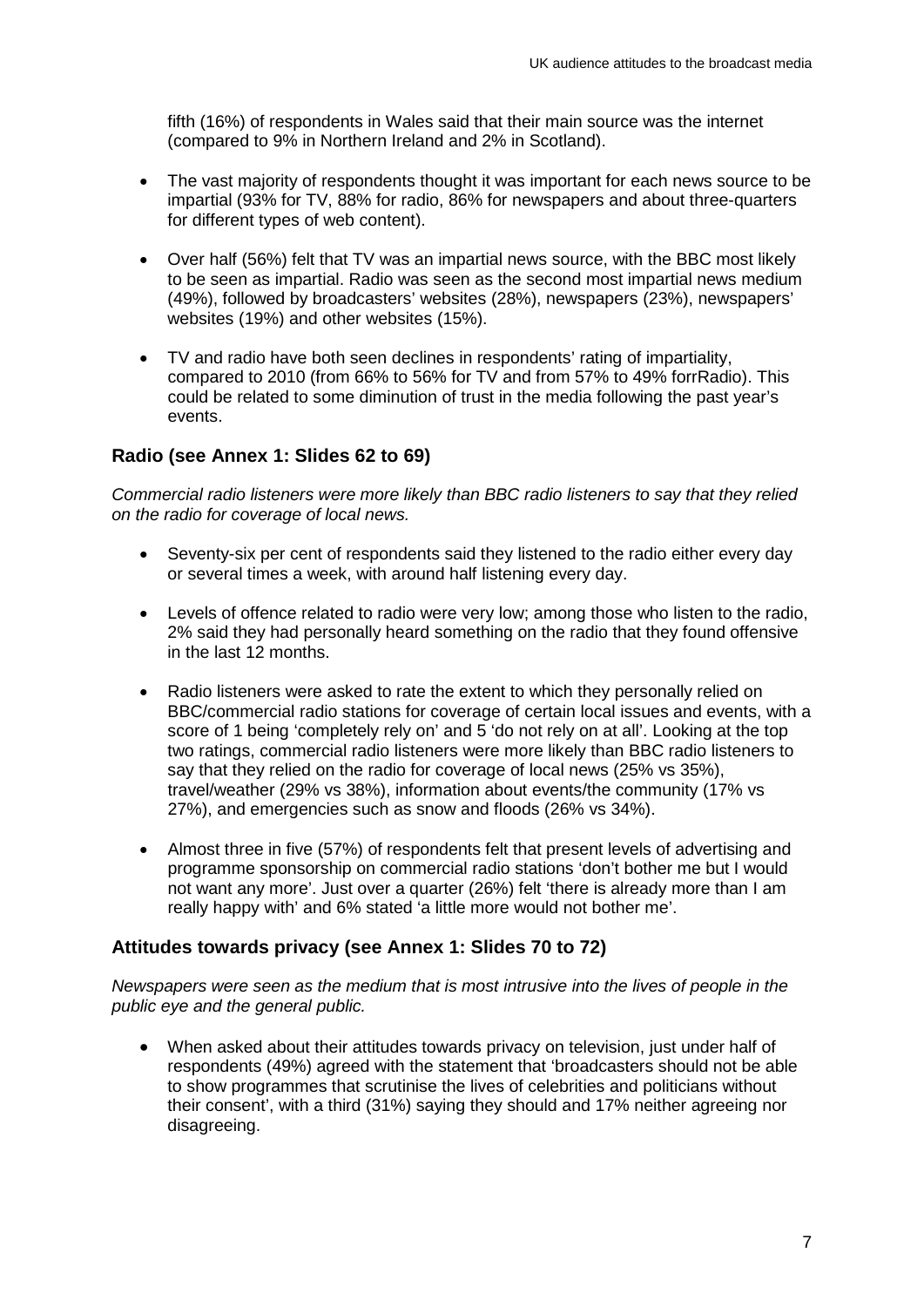- Seventeen per cent agreed with the statement: 'TV broadcasters should be free to show programmes that scrutinise the lives of general members of the public without them giving consent'; while 65% disagreed, and 15% neither agreed nor disagreed.
- Newspapers were seen as the medium that is most intrusive into the lives of people in the public eye (48%) and the general public (50%), followed by TV (23% and 24% respectively) and magazines (20% and 11% respectively).

### **Regulation (see Annex 1: Slides 73 to 85)**

*Opinions that the amount of regulation for the internet is too little have increased since 2010.*

- The majority of respondents (88%) thought TV programmes were regulated an increase from 85% in 2010. Three in four (74%) felt that current levels of TV regulation were 'about right'.
- Four in ten (40%) thought the internet was regulated. Almost half (47%) felt that current levels of internet regulation were 'too little', (increasing to 54% among parents), 23% said 'about right' and 28% said they didn't know whether it was about right or not. Since 2010 the proportion of respondents who said they 'did not know' has declined (from 38%).
- Since 2010 opinions that the amount of regulation for the internet is too little have increased from 41% in 2010 to almost half (47%) of UK adults in 2012. This rises to more than half (53%) among parents.
- Almost three-quarters (73%) of respondents were aware that it is possible to watch/download programmes online. Awareness declined with age (81% of 16-34s vs 53% of 65+) and parents' awareness was higher than among those not responsible for children (80% vs 70%).
- Among those aware that it is possible to watch/download programmes online, 55% thought that the content was regulated and 10% thought that it was not. Awareness was higher among 16-34s (57%, compared to 50% of over-65s).

### **Take-up and use of technology, TV (see Annex 1: Slides 86 to 111)**

*Over half of viewers[4](#page-8-0) who use TV 'on demand' services say they watch them when there is nothing to watch on 'normal TV'.*

- Around three in ten respondents said that they used TV video-on-demand services (from Virgin on Demand, Sky Anytime or BT Vision +). The top three reasons for use were: because they 'missed the programme/file when on TV' (76%), 'use it when there is nothing on 'normal' TV to watch' (54%) and 'wanted to watch programme/film at a time that suits me' (46%).
- A third (35%) of internet users said they used the internet to watch TV programmes online or download from TV broadcasters' websites, and a third (36%) said they watched TV clips online or downloaded from other websites.

<span id="page-8-0"></span> $4$  This figure doesn't include viewing on games consoles connected to the TV set or smart TV OTT watching. The question is specific to Sky, Virgin, BT Vision+ and TalkTalk.